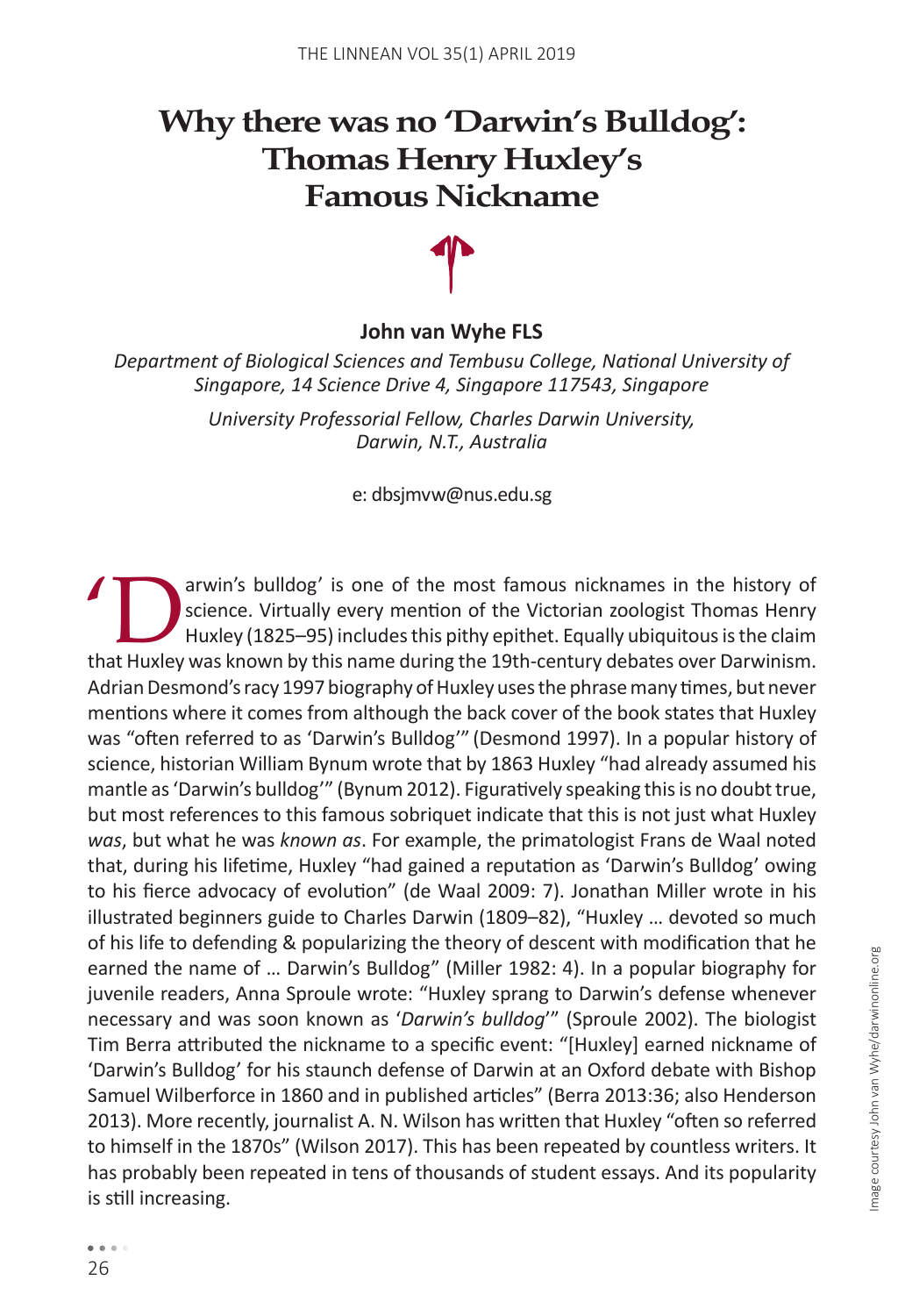Huxley is one of the most famous characters in the so-called Darwinian revolution (Fig 1). Apparently few today remember his actual scientific work in comparative anatomy. He was elected a Fellow of the Linnean Society in December 1858 and awarded the Linnean Medal in 1890. But he is most celebrated for his pugnacious defence and promotion of Charles Darwin's evolutionary theory after the publication of *On the origin of species* in 1859.

## **To the Curs which will Bark**

After reading an advance copy of the book, Huxley wrote to Darwin on 23 November 1859 about the impending attacks and objections that were likely to come. "And as to the curs which will bark and yelp, you must recollect that some of your friends, at any rate, are endowed with an amount of combativeness which (though you have often and justly rebuked it) may stand you in good stead. I am sharpening up my claws and beak in readiness." (F. Darwin 1887, vol. 2: 232). In this oft-quoted passage, Huxley refers to the critics as dogs (a cur is a worthless, low bred dog) and himself as a bird of prey. ('Combativeness' may be an allusion to the phrenological organ of that name, with its associated character. Phrenological language was often used by those who did not prescribe to it for humorous effect.) On some occasions Darwin himself referred to Huxley as "My General Agent" (F. Darwin 1887, 2: 251).

Huxley's combativeness is most widely remembered today for his part in the infamous Huxley-Wilberforce 'debate' at the 1860 meeting of the British Association for the Advancement of Science at Oxford. According to one account, Bishop Samuel Wilberforce taunted Huxley "if it 'was through his grandfather or his grandmother that he claimed his descent from a monkey?'". Huxley is said to have replied:

> a man has no reason to be ashamed of having an ape for his grandfather. If there were an ancestor whom I should feel ashamed in recalling, it would rather be a *man*—a man of restless and versatile intellect—who not content with success in his own sphere of activity, plunges into scientific questions with which he has no real acquaintance, only to obscure them by an aimless rhetoric, and distract the attention of his hearers from the real point at issue by eloquent digressions and skilled appeals to religious prejudice. (Judd 1910, 140)

**Fig 1** T. H. Huxley in 'Men of the day' *Vanity Fair*, January 1871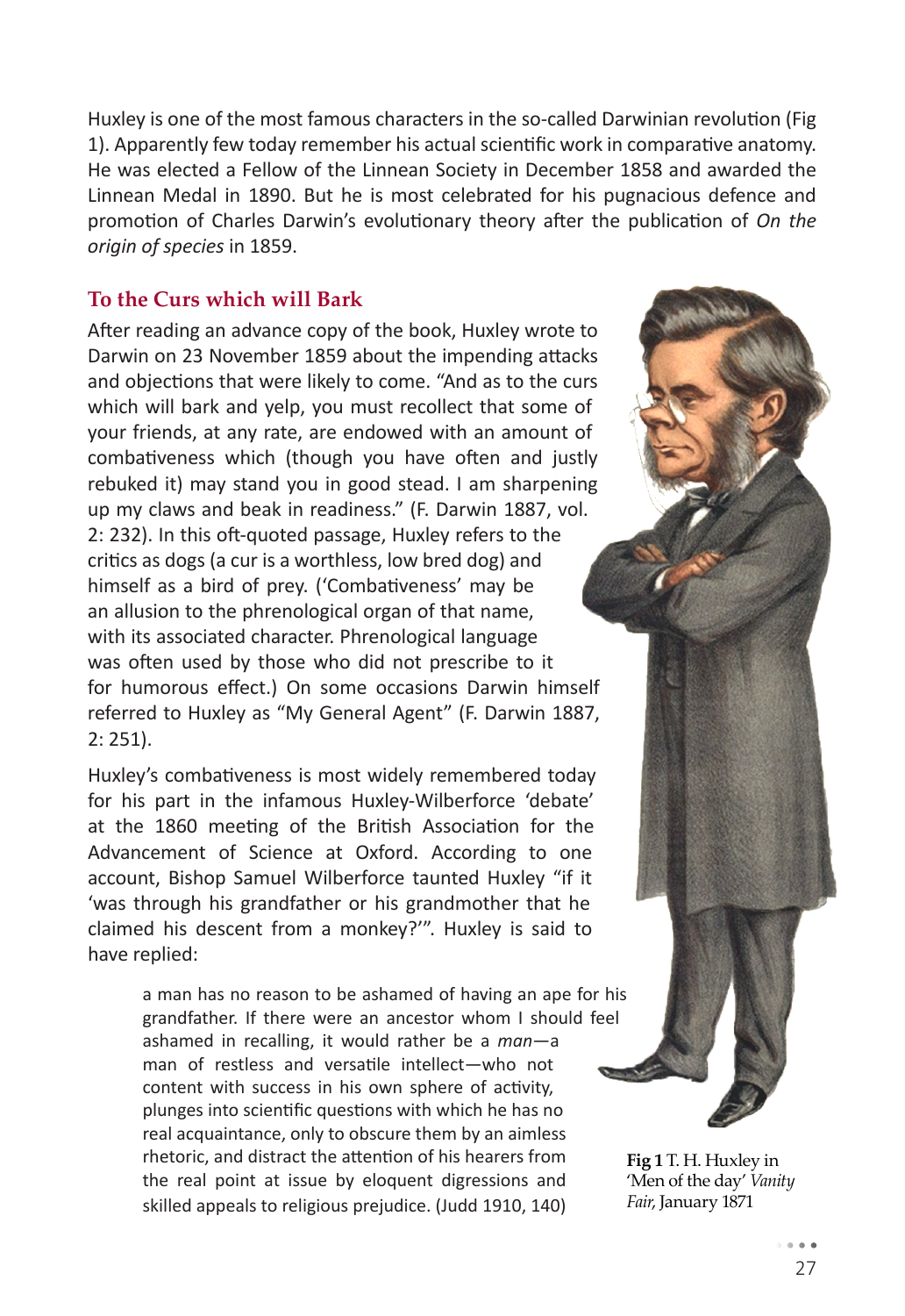This is based largely on a 3 July 1860 letter from J. R. Green to W. Boyd Dawkins. (Stephen 1901, 44–45).

A bulldog seems like the perfect title for Huxley. The Oxford English Dictionary gives the definition: "Applied to persons: One that possesses the obstinate courage of the bulldog." Bulldogs had been traditionally used in bull baiting, in which the small snubnosed dogs would chase, harass and bite a massive bull many times their size. Hence bulldogs had a reputation for courage and ferocity. Phrenologists used them as an example for their mental faculty of Firmness. In his *The variation of animals and plants under domestication* (1868), Darwin noted that the breed was known for "courage and indomitable perseverance" (Darwin 1868, vol. 1: 41). The clergyman and novelist Charles Kingsley described the hero of *Water-babies* (1863) in like manner: "Tom was always a brave, determined little English bull-dog, who never knew when he was beaten." (Kingsley vol. 4: 138). A writer in the *Journal of Horticulture* in 1873 noted: "We say of a bold plucky orator, 'Ah! he has so much of the British bulldog in him'" (Anon 1873: 52). Thus Huxley surely could have been called this since it was widely agreed that he was a plucky and courageous orator.

## **What Bulldog?**

It should come as a surprise then to discover that, in fact, Huxley was *not* widely known as or indeed *ever* referred to as 'Darwin's bulldog' during his lifetime. The name occurs in no 19th-century newspapers, magazines or books. It has never been quoted from a contemporary diary or letter.

The nickname first appeared in a lecture by the American palaeontologist Henry Fairfield Osborn in 1895 (Fig 2), shortly after Huxley's death in June that year. As Osborn later wrote, "I had the privilege of listening to [Huxley's] great course of lectures on comparative anatomy and evolution during the winter of 1879–80, of working in his anatomical laboratory in South Kensington, and of forming his personal acquaintance in his own home." (Osborn 1925: 654). Osborn was then a 22-year-old student. One day in 1879 Huxley brought Darwin for a tour of the laboratory and Osborn was introduced to him. Sixteen years later, Osborn reflected on the differences between the two naturalists.

There was the widest possible contrast in the two faces. Darwin's grayish-white hair and bushy eyebrows overshadowed the pair of deeply set blue eyes, which seemed to image his wonderfully calm and deep vision of nature, and at the same time to emit benevolence. Huxley's piercing black eyes and determined and resolute face were full of admiration and at the same time protection of his older friend. He said afterwards: 'You know I have to take care of him—in fact, I have always been Darwin's bull-dog,' and this exactly expressed one of the many relations which existed so long between the two men. (Osborn 1896: 32)

Osborn gave almost the same lecture later that November before the biological section of the New York Academy of Sciences, repeating the bulldog sentence verbatim (Osborn 1895).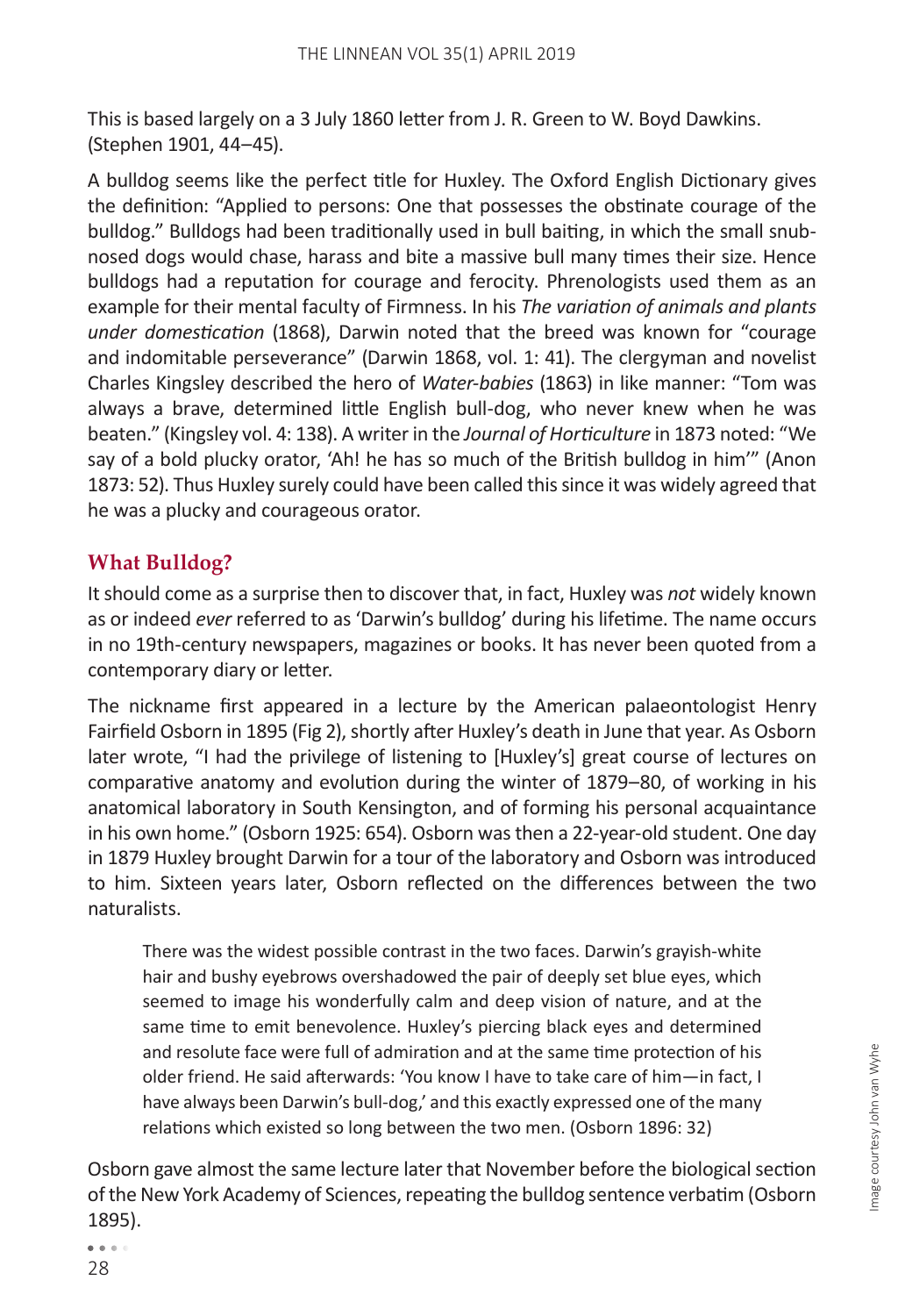

**Fig 2 Henry Fairfield Osborn,** *The American Museum Journal* **(1916) XVI**

Thirty years later still, Osborn told the story again, but what had at first been represented as a single utterance was now increased to a frequent saying. "Huxley was solicitous of Darwin's strength, and often alluded to himself as 'Darwin's bull dog.'" (Osborn 1924: 58). Osborn told this story on at least one further occasion, in 1925, using almost the identical wording: "Often alluding to himself as 'Darwin's bull-dog,' he took the brunt of the fighting." (Osborn 1925: 660). It is interesting to note that the first two accounts represent Huxley as protective and shepherding Darwin whereas only the latter represents the nickname as connected with fighting.

But by this time Osborn's first recollection had already spawned literary offspring. Probably the most influential was that quintessential Victorian biographical monument, Huxley's *Life and letters* (1900). Edited by his son Leonard, Osborn's wording

was changed from "I have always been Darwin's bull-dog" to "'I am Darwin's bull-dog,' he once said", thus removing the link between a recollection by Osborn and instead coming straight from Huxley's mouth, although here it was still represented as a onetime statement (L. Huxley 1900, vol. 1: 363). Leonard Huxley did not give a source so his volume has generally been credited for our knowledge that T. H. Huxley called himself and was generally known as 'Darwin's bulldog' during the controversies over Darwinism in the 1860s and 1870s. Thus from the 1900s onwards the sobriquet 'Darwin's bulldog' has proliferated ever more. By the 1920s it was already commonplace to say that "Huxley was known in his day as Darwin's bull-dog" (Dietrich 1927: 96). And by that time there were few contemporaries left who would have been able to remember such things.

There seems to be no reason to doubt that Huxley may have once called himself 'Darwin's bulldog', but we should remember that our source is both second-hand and a recollection of a sentence uttered almost 20 years before. And yet, virtually every writer on Darwin and Huxley has noted the commonplace 'fact' that during the Victorian debates over Darwinism, Huxley was known as 'Darwin's bulldog'. He wasn't.

It is true that Huxley was widely known as a defiant defender of Darwinism. But imaging that he was widely acknowledged as 'Darwin's bulldog' obscures some of the historical reality, such as the fact that he had his own (non-Darwinian) ideas about evolution and was long tentative about the efficacy of natural selection. Appreciating that he was not known as 'Darwin's bulldog' should lead to a more nuanced recognition of who he was and what he really did. If one of the most widely known, enjoyed and unquestioned nicknames in the history of science is incorrect, what other undisputed facts might also be wrong?